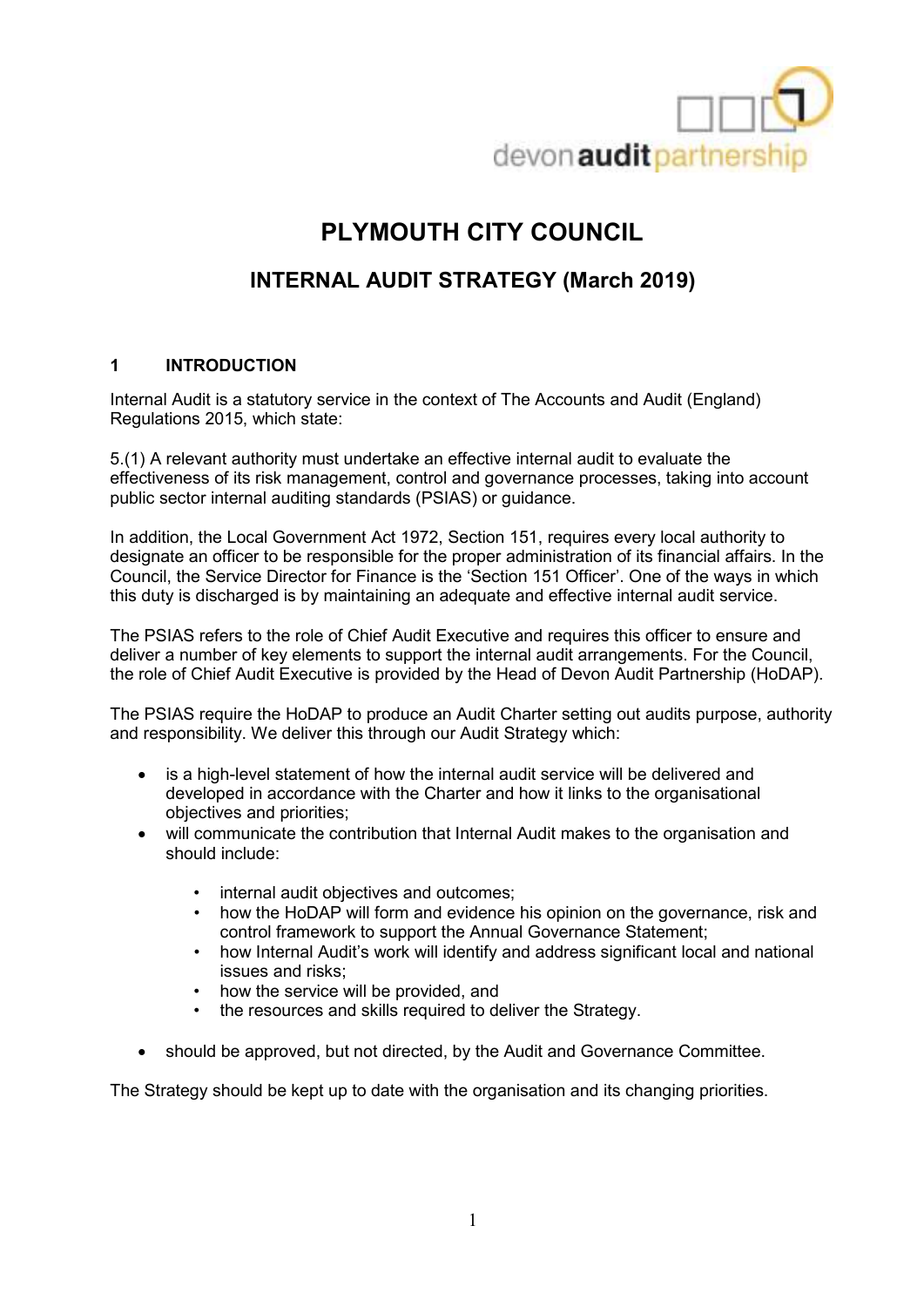## **2 INTERNAL AUDIT OBJECTIVES AND OUTCOMES**

The primary objective of Internal Audit is to provide an independent and objective opinion to the Council on the governance, risk and control framework by evaluating its effectiveness in achieving the organisation's objectives through examining, evaluating and reporting on their adequacy as a contribution to the proper, economic, efficient use of resources.

To achieve this primary objective, the HoDAP aims to fulfil the statutory responsibilities for Internal Audit by:

- identifying all of the systems, both financial and non-financial, that form the Council's control environment and governance framework, and contribute to it meeting its obligations and objectives – the 'Audit Universe';
- creating an audit plan providing audit coverage on the higher risk areas in the Audit Universe;
- undertaking individual audit reviews, to the standards set by the PSIAS, to independently evaluate the effectiveness of internal control;
- providing managers with an opinion on, and recommendations to improve, the effectiveness of risk management, control and governance processes;
- providing managers with advice and consultancy on risk management, control and governance processes;
- liaising with the Council's external auditors to ensure efficient use of scarce audit resources through the avoidance of duplication wherever possible; and
- providing the Council, through the Audit and Governance Committee, with an opinion on governance, risk and control framework as a contribution to the Annual Governance Statement.

### **3 OPINION ON THE GOVERNANCE, RISK AND CONTROL FRAMEWORK**

As stated above, one of the key objectives of Internal Audit is to communicate to management an independent and objective opinion on the governance, risk and control framework, and to prompt management to implement agreed actions.

Significant issues and risks are to be brought to the attention of the S.151 Officer as and when they arise. Regular formal meetings should also be held to discuss issues arising and other matters.

The HoDAP will report progress against the annual audit plan and any emerging issues and risks to the Audit and Governance Committee.

The HoDAP will also provide a written annual report to the Audit and Governance Committee, timed to support their recommendation to approve the Annual Governance Statement, to the Council.

The Head of Devon Audit Partnership's annual report to the Audit and Governance Committee will:

- (a) include an opinion on the overall adequacy and effectiveness of the Council's governance, risk and control framework;
- (b) disclose any qualifications to that opinion, together with the reasons for the qualification;
- (c) present a summary of the audit work from which the opinion is derived, including reliance placed on work by other assurance streams;
- (d) draw attention to any issues the HoDAP judges particularly relevant to the preparation of the Annual Governance Statement;
- e) compare the audit work actually undertaken with the work that was planned and summarise the performance of the internal audit function against its performance measures and targets; and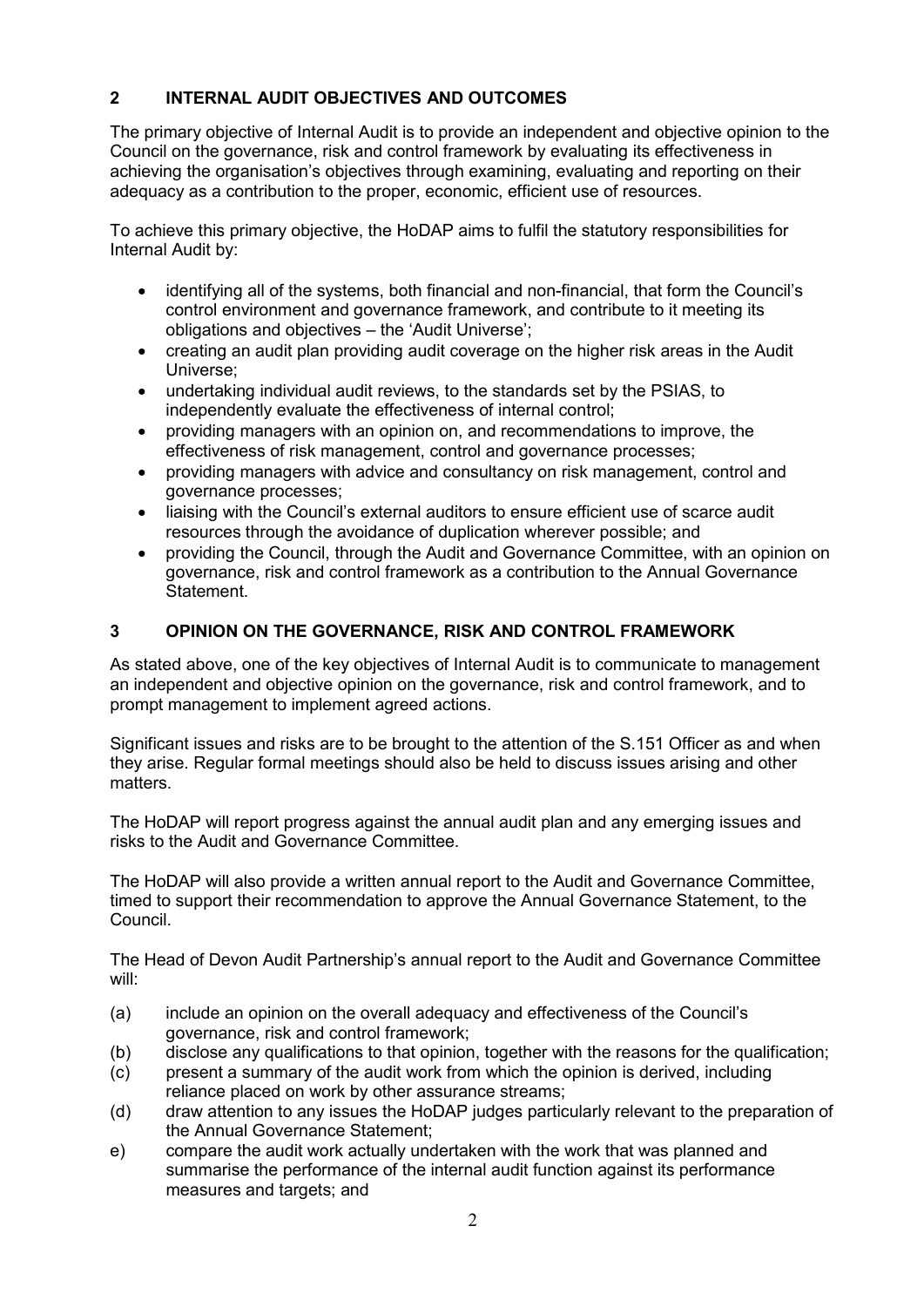(f) comment on compliance with the Public Sector Internal Audit Standards and communicate the results of the internal audit quality assurance programme.

## **4 PLANNING, INCLUDING LOCAL AND NATIONAL ISSUES AND RISKS**

The audit planning process includes the creation of and, ongoing revision of an "audit universe". This seeks to identify all risks, systems and processes that may be subject to an internal audit review.

The audit universe will include a risk assessment scoring methodology that takes account of a number of factors including: the Council's own risk score; value of financial transactions; level of change, impact on the public; political sensitivity; when last audited; and the impact of an audit. This will inform the basis of the resources allocated to each planned audit area.

The results from the audit universe will be used in creating an annual audit plan; such a plan will take account of emerging risks at both local and national level.

#### *Assignment planning*

Further planning and risk assessment is required at the commencement of each individual audit assignment to establish the scope of the audit and the level of testing required.

#### **5 PROVISION OF INTERNAL AUDIT**

The Internal Audit for The Council is provided by Devon Audit Partnership

The Head of Devon Audit Partnership has established policies and procedures in an Audit Manual to guide staff in performing their duties and complying with the latest available PSIAS guidance. The manual is reviewed and updated to reflect changes in working practices and standards.

#### **Internal Audit Performance Management and Quality Assurance**

The PSIAS state that the HoDAP should have in place an internal performance management and quality assurance framework; this framework must include:

- a comprehensive set of *targets to measure performance*. These should be regularly monitored and the progress against these targets reported appropriately;
- seeking *user feedback* for each individual audit and periodically for the whole service;
- a periodic review of the service against the Strategy and the achievement of its aims and objectives. The results of this should inform the future Strategy and be reported to the Audit and Governance Committee;
- internal quality reviews to be undertaken periodically to ensure compliance with the PSIAS and the Audit Manual (self-assessment); and
- an action plan to implement improvements.

#### *Performance Measures and targets*

The Head of Devon Audit Partnership will closely monitor the performance of the team to ensure agreed targets are achieved. A series of performance indicators have been developed for this purpose (please see over).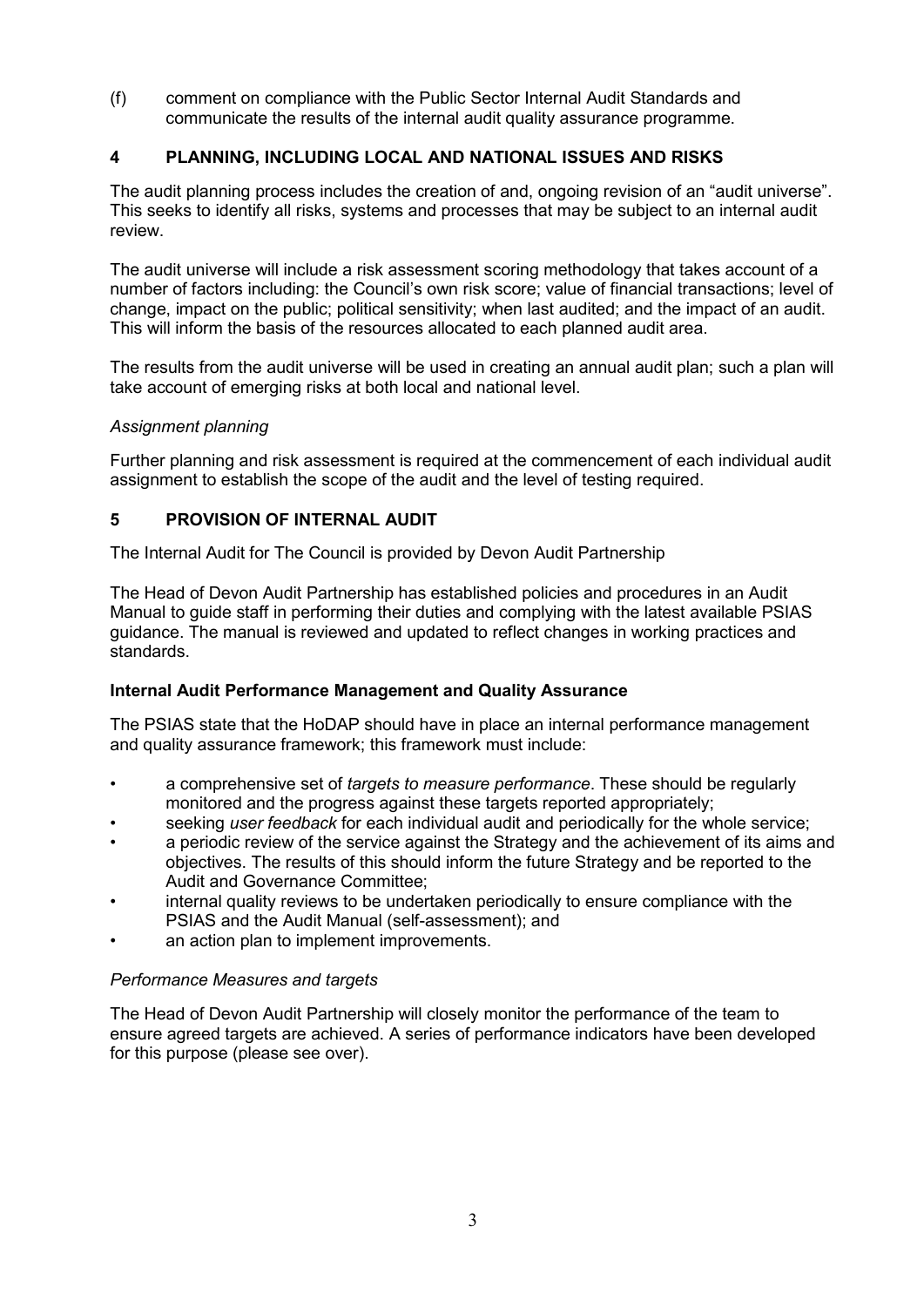Internal Audit Performance Monitoring Targets.

| <b>Performance Indicator</b>                                 | <b>Full year target</b> |
|--------------------------------------------------------------|-------------------------|
| Percentage of Audit Plan completed                           | 90%                     |
|                                                              |                         |
| Customer Satisfaction - % satisfied or very satisfied as per | 90%                     |
| feedback forms                                               |                         |
| Draft reports produced with target number of days (currently | 90%                     |
| $15$ days)                                                   |                         |
| Final reports produced within target number of days          | 90%                     |
| (currently 10 days)                                          |                         |

There are a number of other indicators that are measured as part of the audit process that will be captured and reported to senior management.

| <b>Task</b>                                                                    | <b>Performance measure</b>                                                                                                                                                                                        |
|--------------------------------------------------------------------------------|-------------------------------------------------------------------------------------------------------------------------------------------------------------------------------------------------------------------|
| Agreement of Annual audit plan                                                 | Agreed by Chief Executive, CMT and Audit and<br>Governance Committee prior to start of financial year.                                                                                                            |
| Agreement of assignment brief                                                  | Assignment briefs are agreed with and provided to<br>auditee at least two weeks before planned<br>commencement date.                                                                                              |
| Undertake audit fieldwork                                                      | Fieldwork commenced at agreed time.                                                                                                                                                                               |
| Verbal debrief                                                                 | Confirm this took place as expected; was a useful<br>summary of the key issues; reflects the findings in the<br>draft report.                                                                                     |
| Draft report                                                                   | Issued within 15 days of finishing our fieldwork.<br>Report is "accurate" and recommendations are both<br>workable and useful.                                                                                    |
| Draft report meeting (if required)                                             | Such a meeting was useful in understanding the audit<br>issues.                                                                                                                                                   |
| Annual internal audit report                                                   | Prepared for senior management consideration by<br>end of May.<br>Report accurately reflects the key issues identified<br>during the year.                                                                        |
| Presentation of internal audit report<br>to management and audit<br>committee. | Presentation was clear and concise.<br>Presenter was knowledgeable in subject area and<br>able to answer questions posed by management /<br>members.                                                              |
| Contact with the audit team outside<br>of assignment work.                     | You were successfully able to contact the person you<br>needed, or our staff directed you correctly to the<br>appropriate person.<br>Emails, letters, telephone calls are dealt with promptly<br>and effectively. |

Once collated the indicators will be reported to the S.151 Officer on a regular basis and will be summarised in an annual report. Performance indicator information will also be presented to the Audit and Governance Committee for information and consideration.

The Head of Devon Audit Partnership is expected to ensure that the performance and the effectiveness of the service improves over time, in terms of both the achievement of targets and the quality of the service provided to the user.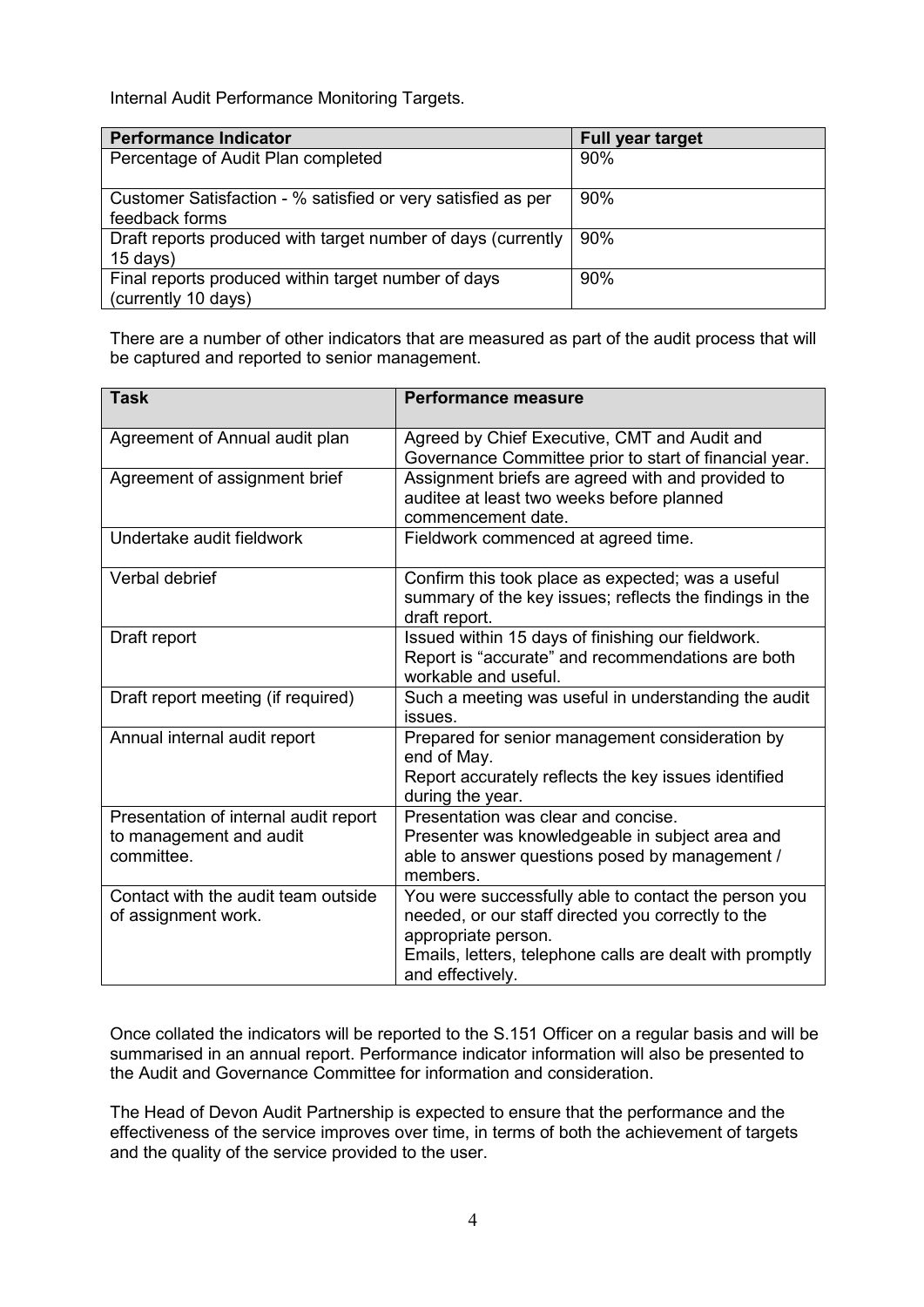#### *Customer (user) feedback*

The PSIAS and the Internal Audit Manual state that internal audit performance, quality and effectiveness should be assessed at two levels:

- for each individual audit; and
- for the Internal Audit service as a whole.

Customer feedback is also used to define and refine the audit approach. Devon Audit Partnership will seek feedback from:-

- auditees:
- senior leadership: and
- executive management.

The results from our feedback will be reported to Senior Management and the Audit and Governance Committee in the half year and annual reports.

#### *Internal quality reviews*

Devon Audit Partnership management have completed a self-assessment checklist against the PSIAS and have identified that there are no omissions in our practices. We consider that we fully meet over 95% of the elements; partially meet 3% (6); and are not required to or do not meet 2% (5) of the elements. The self-assessment will be updated annually, and, if management identify areas where we could further strengthen our approaches, these will be added to the Quality Action Improvement Plan.

In December 2016 Devon Audit Partnership welcomed Terry Barnett, Head of Assurance for Hertfordshire Shared Internal Audit Service and his colleague Chris Wood, Audit Manager, who completed an external validation of the Partnership.

Terry and Chris concluded that;

"It is our overall opinion that the Devon Audit Partnership **generally conforms\*** to the Public Sector Internal Audit Standards, including the Definition of Internal Auditing, the Code of Ethics and the Standards.

*\* Generally Conforms – This is the top rating and means that the internal audit service has a charter, policies and processes that are judged to be in conformance to the Standards* 

#### **6 RESOURCES AND SKILLS**

#### *Resources*

The PSIAS and the Audit Manual states that:

- Internal Audit must be appropriately staffed in terms of numbers, grades, qualifications and experience, having regard to its responsibilities and objectives, or have access to the appropriate resources;
- The Internal Audit service shall be managed by an appropriately qualified professional with wide experience of internal audit and of its management; and
- The Chief Audit Executive (Head of Devon Audit Partnership) should be of the calibre reflecting the responsibilities arising from the need to liaise with members, senior management and other professionals, and be suitably experienced.

Devon Audit Partnership currently has  $c.30$  staff who operate from any one of our three main locations (Plymouth, Torquay and Exeter). The Partnership employs a number of specialists in